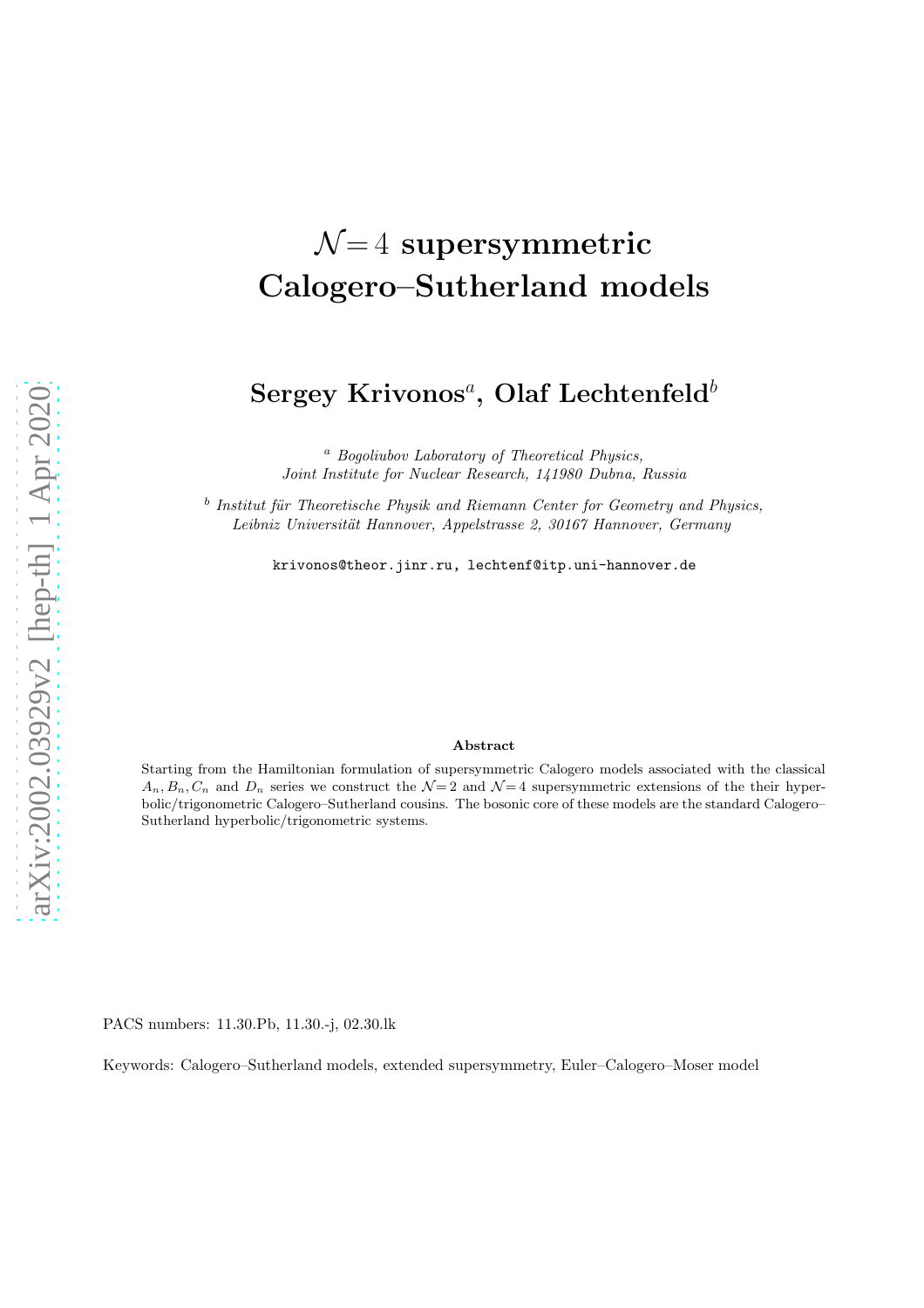# 1 Introduction

There is a lot of confirmation that  $\mathcal{N}=4$  supersymmetric extensions of Calogero–Moser systems must include a large number of fermions – far more than the 4n fermions expected within the standard (but not very successful) approach [\[1,](#page-6-0) [2,](#page-6-1) [3,](#page-6-2) [4,](#page-6-3) [5,](#page-6-4) [6\]](#page-6-5). The source of these fermions is the supersymmetrization of the matrix models from which, in the purely bosonic cases, the Calogero–Moser systems can be obtained by a reduction (see e.g. [\[7\]](#page-6-6)).

A suitable approach to supersymmetric Calogero-like models has been proposed in [\[1,](#page-6-0) [2,](#page-6-1) [3\]](#page-6-2). Starting from a supersymmetrization of the Hermitian matrix model, the resulting matrix fermionic degrees of freedom are packaged in  $\mathcal{N}=4$  superfields. In a recent paper [\[2\]](#page-6-1),  $\mathcal{N}=2$  and  $\mathcal{N}=4$  supersymmetric extensions of the multiparticle hyperbolic Calogero–Sutherland system were constructed by applying a gauging procedure [\[8\]](#page-6-7) to one-dimensional matrix superfield systems. However, for  $\mathcal{N}=4$  their bosonic part does not reproduce the ordinary Calogero systems but only spin-Calogero ones.<sup>[1](#page-1-0)</sup>

In a series of papers [\[4,](#page-6-3) [5,](#page-6-4) [6\]](#page-6-5) we developed a different approach. Mainly working in the Hamiltonian formulation, we worked out an ansatz for the supercharges which accommodates all Calogero models associated with the classical  $A_n, B_n, C_n$  and  $D_n$  Lie algebras. Here, the supercharges contain the fermion-cube terms only through the combination fermion  $\times$  fermion bilinear, where the fermion bilinears span an  $s(u(n) \oplus u(n))$  algebra.

In this paper we use this ansatz to construct  $\mathcal{N}=4$  supersymmetric extensions of the Calogero–Sutherland models associated with the classical  $A_n, B_n, C_n$  and  $D_n$  series (Section 2). As a separate application, we also find the  $\mathcal{N}=4$  supersymmetric extensions of the trigonometric/hyperbolic cousins of the Euler–Calogero–Moser system (Section 3).

# 2 Calogero–Sutherland models

#### 2.1 Basic ingredients

The starting point of our construction is the same set of the fields as in the  $N$ -extended supersymmetric Calogero– Moser model [\[4\]](#page-6-3) which is nothing but a supersymmetric extension of the Hermitian matrix model [\[9,](#page-6-8) [10,](#page-6-9) [7\]](#page-6-6). This set of fields includes the following ones

• *n* bosonic coordinates  $x_i$ , which come from the diagonal elements of the Hermitian matrix X, and the corresponding momenta  $p_i$  for  $i, j = 1, \ldots, n$  which obey the standard brackets

$$
\{x_i, p_j\} = \delta_{ij},\tag{2.1}
$$

• fermionic matrices containing  $\mathcal{N} n^2$  elements  $\xi_{ij}^a$ ,  $\bar{\xi}_{ij}$  a for  $a = 1, \ldots, \mathcal{N}/2$  with  $(\xi_{ij}^a)^{\dagger} = \bar{\xi}_{ji}$  and brackets

$$
\left\{\xi_{ij}^a, \bar{\xi}_{km\,b}\right\} = -\mathrm{i}\,\delta_b^a \delta_{im} \delta_{jk}.\tag{2.2}
$$

Using these ingredients one may construct the fermionic bilinears

<span id="page-1-1"></span>
$$
\Pi_{ij} = \sum_{a=1}^{N/2} \sum_{k=1}^{n} \left( \xi_{ik}^a \bar{\xi}_{kj\,a} + \bar{\xi}_{ik\,a} \xi_{kj}^a \right), \quad \sum_{i} \Pi_{ii} = 0, \tag{2.3}
$$

$$
\widetilde{\Pi}_{ij} = \sum_{a=1}^{N/2} \sum_{k=1}^{n} (\xi_{ik}^a \bar{\xi}_{kj\, a} - \bar{\xi}_{ik\, a} \xi_{kj}^a), \qquad (2.4)
$$

which form an  $s(u(n) \oplus u(n))$  algebra,

$$
\{\Pi_{ij}, \Pi_{km}\} = \{\widetilde{\Pi}_{ij}, \widetilde{\Pi}_{km}\} = i(\delta_{im} \Pi_{kj} - \delta_{kj} \Pi_{im}) \quad \text{and} \quad \{\Pi_{ij}, \widetilde{\Pi}_{km}\} = i(\delta_{im} \widetilde{\Pi}_{kj} - \delta_{kj} \widetilde{\Pi}_{im}) . \tag{2.5}
$$

Using these ingredients in [\[6\]](#page-6-5) the supercharges and Hamiltonian have been constructed for arbitrary even-N supersymmetric extensions of the  $A_n$ ,  $B_n$ ,  $C_n$  and  $D_n$  rational Calogero models. In what follows we will use the same ingredients to construct  $\mathcal{N} = 2, 4$  trigonometric/hyperbolic Calogero–Sutherland models with the supercharges and the Hamiltonian obeying the  $\mathcal{N} = 2, 4$ -extended super-Poincaré algebra.

<span id="page-1-0"></span><sup>&</sup>lt;sup>1</sup>For a quantization of the  $\mathcal{N}=2$  case, see [\[3\]](#page-6-2).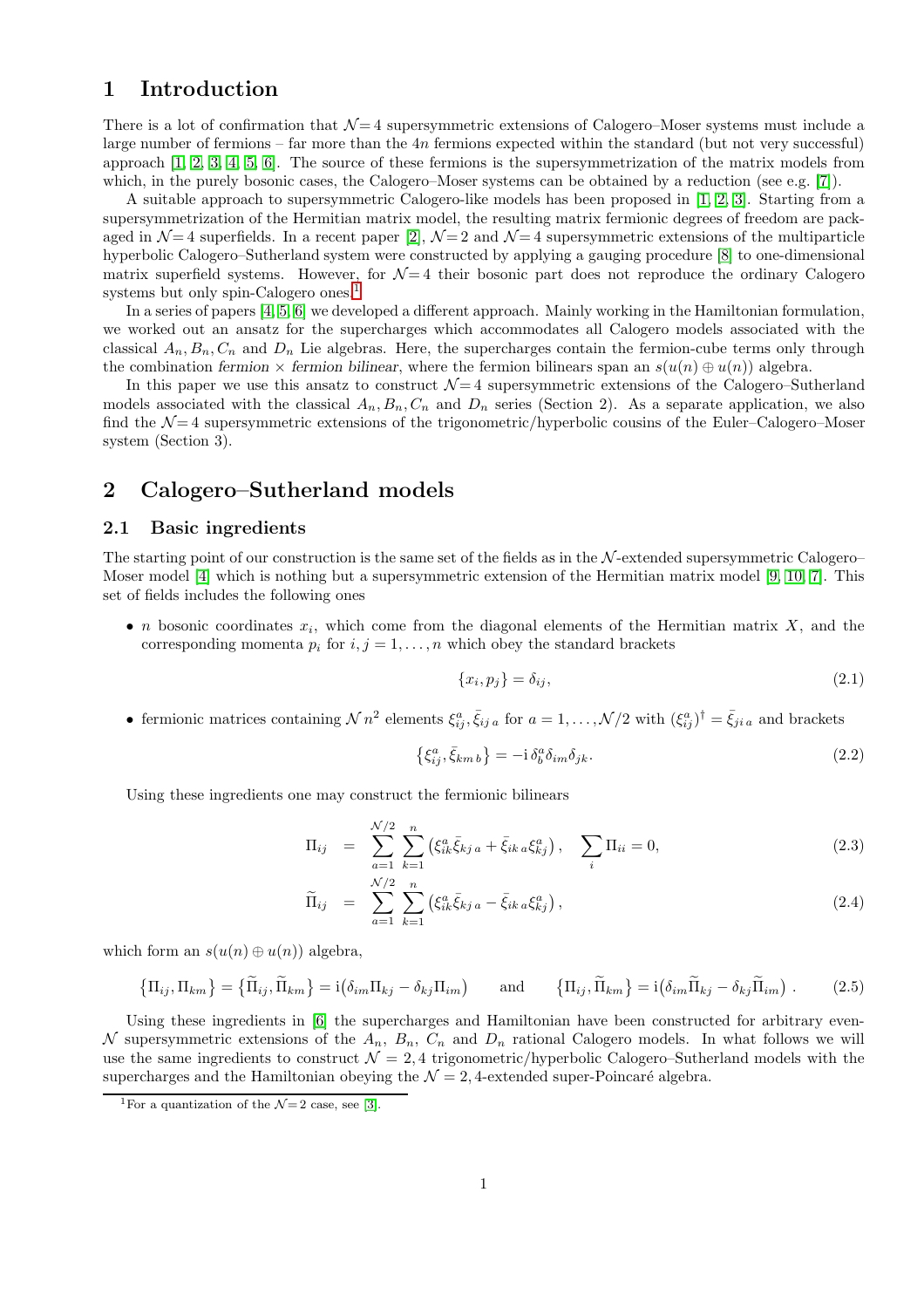### 2.2  $\mathcal{N}=2$  supersymmetric  $A_{n-1}\oplus A_1$  Calogero–Sutherland models

In this simplest case the supercharges have a quite simple structure<sup>[2](#page-2-0)</sup>

<span id="page-2-1"></span>
$$
Q = \sum_{i=1}^{n} p_i \xi_{ii} - i \sum_{i \neq j}^{n} \left[ f(z_{ij}) \left( g + \Pi_{jj} \right) + \frac{f'(z_{ij})}{f(z_{ij})} \Pi_{ij} \right] \xi_{ji} ,
$$
  
\n
$$
\overline{Q} = \sum_{i=1}^{n} p_i \overline{\xi}_{ii} - i \sum_{i \neq j}^{n} \left[ f(z_{ij}) \left( g + \Pi_{jj} \right) + \frac{f'(z_{ij})}{f(z_{ij})} \Pi_{ij} \right] \overline{\xi}_{ji} .
$$
\n(2.6)

Note that  $\tilde{\Pi}_{ij}$  does not appear here and the function f will be specified in a moment.

These supercharges form an  $\mathcal{N}=2$  super-Poincaré algebra

<span id="page-2-3"></span>
$$
\{Q,\overline{Q}\} = -2iH \quad \text{and} \quad \{Q,Q\} = \{\overline{Q},\overline{Q}\} = 0. \tag{2.7}
$$

together with the Hamiltonian

<span id="page-2-2"></span>
$$
H = \frac{1}{2} \sum_{i=1}^{n} p_i^2 + \frac{1}{2} \sum_{i \neq j}^{n} \left[ \left( g + \Pi_{jj} \right) f(z_{ij}) + \frac{f'(z_{ij})}{f(z_{ij})} \Pi_{ij} \right] \left[ \left( g + \Pi_{ii} \right) f(z_{ij}) + \frac{f'(z_{ij})}{f(z_{ij})} \Pi_{ji} \right] - \frac{\beta^2}{2} \sum_{i,j}^{n} \Pi_{ij} \Pi_{ji}. \tag{2.8}
$$

Here, we abbreviated

$$
z_{ij} = x_i - x_j,\tag{2.9}
$$

and the constant parameter  $\beta$  and the function f are given as follows,

<span id="page-2-7"></span>rational Calogero model 
$$
\beta = 0
$$
,  $f(z_{ij}) = \frac{1}{z_{ij}} = \frac{1}{x_i - x_j}$ ,  
hyperbolic Calogero–Sutherland model  $\beta = 1$ ,  $f(z_{ij}) = \frac{1}{\sinh(z_{ij})} = \frac{1}{\sinh(x_i - x_j)}$ , (2.10)  
trigonometric Calogero–Sutherland model  $\beta = 1$ ,  $f(z_{ij}) = \frac{1}{\sin(z_{ij})} = \frac{1}{\sin(x_i - x_j)}$ .

Thus, the supercharges [\(2.6\)](#page-2-1) and the Hamiltonian [\(2.8\)](#page-2-2) describe an  $\mathcal{N}=2$ -extended supersymmetric Calogero– Sutherland models of type  $A_{n-1} \oplus A_1$ .

It should be noted that when checking that the supercharges form the superalgebra [\(2.7\)](#page-2-3) it is not enough to know the brackets between  $\Pi_{ij}$  and the fermions  $\xi_{ij}, \bar{\xi}_{ij}$ . Instead, the explicit expressions for  $\Pi_{ij}$  [\(2.3\)](#page-1-1) have to be substitute in the [\(2.6\)](#page-2-1). This makes the calculations slightly more complicated as comparing to those ones discussed in [\[6\]](#page-6-5).

#### 2.3  $\mathcal{N}=4$  supersymmetric  $A_{n-1}\oplus A_1$  Calogero–Sutherland models

Due to the absence of any guiding rules for construction of  $\mathcal{N}=4$  supercharges, the reasonable starting point is the straightforward generalization of the  $\mathcal{N}=2$  supercharges [\(2.6\)](#page-2-1) to the  $\mathcal{N}=4$  supersymmetry reads

<span id="page-2-4"></span>
$$
Q^{a} = \sum_{i=1}^{n} p_{i} \xi_{ii}^{a} - i \sum_{i \neq j}^{n} \left[ f(z_{ij}) \left( g + \Pi_{jj} \right) + \frac{f'(z_{ij})}{f(z_{ij})} \Pi_{ij} \right] \xi_{ji}^{a} ,
$$
  
\n
$$
\overline{Q}_{b} = \sum_{i=1}^{n} p_{i} \overline{\xi_{ii}}_{b} - i \sum_{i \neq j}^{n} \left[ f(z_{ij}) \left( g + \Pi_{jj} \right) + \frac{f'(z_{ij})}{f(z_{ij})} \Pi_{ij} \right] \overline{\xi_{ji}}_{b}, \qquad a, b = 1, 2 .
$$
\n(2.11)

Unfortunately, this guess is not correct and the supercharges [\(2.11\)](#page-2-4) do not form the  $\mathcal{N}=4$  superalgebra

<span id="page-2-6"></span>
$$
\{Q^a, \overline{Q}_b\} = -2i \,\delta^a_b H \qquad \text{and} \qquad \{Q^a, Q^b\} = \{\overline{Q}_a, \overline{Q}_b\} = 0 \,. \tag{2.12}
$$

in contrast with their  $\mathcal{N}=2$  cousins [\(2.6\)](#page-2-1). The possible modification of the supercharges looks as follows

<span id="page-2-5"></span>
$$
\mathcal{Q}^a = Q^a - \mathrm{i}\,\beta \sum_{i,j}^n \xi_{ij}^a \widetilde{\Pi}_{ji}, \qquad \overline{\mathcal{Q}}_a = \overline{Q}_a + \mathrm{i}\,\beta \sum_{i,j}^n \bar{\xi}_{ij\,a} \widetilde{\Pi}_{ji}.
$$
 (2.13)

<span id="page-2-0"></span><sup>&</sup>lt;sup>2</sup>We omit the indices  $a, b$  which all are equal to one in this case.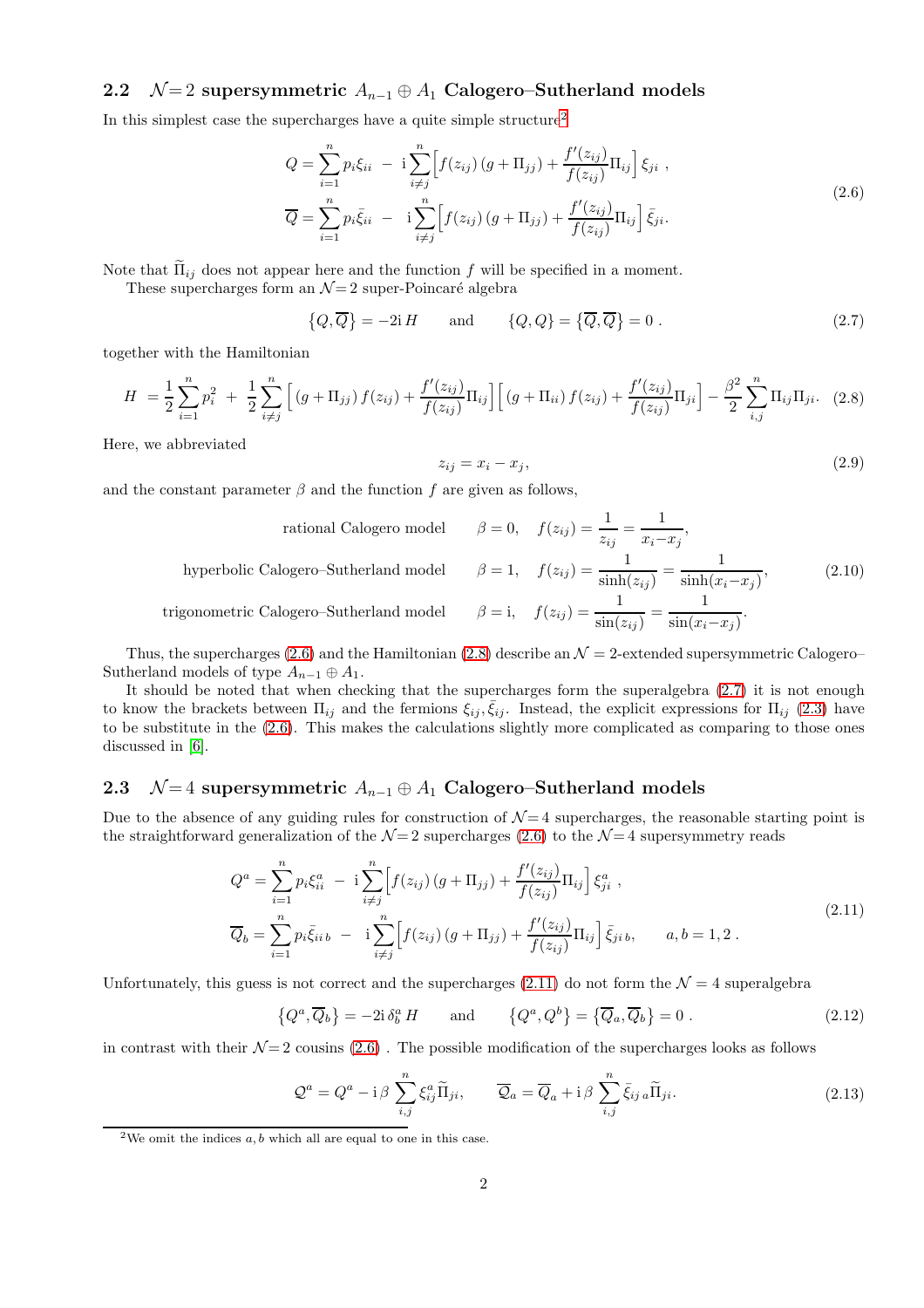The supercharges [\(2.13\)](#page-2-5) form  $\mathcal{N}=4$  super Poincaré algebra [\(2.12\)](#page-2-6) together with the Hamiltonian

$$
\mathcal{H} = \frac{1}{2} \sum_{i=1}^{n} p_i^2 + \frac{1}{2} \sum_{i \neq j}^{n} \left[ \left( g + \Pi_{jj} \right) f(z_{ij}) + \frac{f'(z_{ij})}{f(z_{ij})} \Pi_{ij} \right] \left[ \left( g + \Pi_{ii} \right) f(z_{ij}) + \frac{f'(z_{ij})}{f(z_{ij})} \Pi_{ji} \right] - \frac{\beta^2}{2} \sum_{i,j}^{n} \Pi_{ij} \Pi_{ji}. \tag{2.14}
$$

which has the same form as  $\mathcal{N}=2$  Hamiltonian [\(2.8\)](#page-2-2).

It should be mentioned that in the  $\mathcal{N} = 2$  case the additional,  $\beta$ -dependent terms in the supercharges [\(2.13\)](#page-2-5) are automatically nullified in virtue of the structure of  $\tilde{\Pi}_{ij}$  [\(2.3\)](#page-1-1)

$$
\sum_{i,j}^{n} \xi_{ij}^{a} \tilde{\Pi}_{ji} = \sum_{i,j}^{n} \bar{\xi}^{ij} {^{a}} \tilde{\Pi}_{ji} = 0, \text{ if } a, b = 1,
$$
\n(2.15)

and thus, the supercharges [\(2.13\)](#page-2-5) reduced to the supercharges [\(2.6\)](#page-2-1) in the limit  $a, b = 1$ .

Finally, all we said above is valid only for the functions  $f$  from the list  $(2.10)$ .

#### 2.4  $\mathcal{N}=4$  supersymmetric  $B_n, C_n$  and  $D_n$  Calogero–Sutherland models

It is strange but for the B, C and D-type models the  $\mathcal{N}=4$  supercharges take the same form as  $\mathcal{N}=2$  ones. Indeed, one may check that the following supercharges (including  $\Pi_{ij}$ ),

$$
\mathcal{Q}^{a} = \sum_{i=1}^{n} p_{i} \xi_{ii}^{a} - i \sum_{i \neq j}^{n} \Big[ (g + \Pi_{jj}) f(z_{ij}) + \frac{f'(z_{ij})}{f(z_{ij})} \Pi_{ij} \Big] \xi_{ji}^{a} + i \sum_{i \neq j}^{n} \Big[ (g + \Pi_{jj}) f(y_{ij}) - \frac{f'(y_{ij})}{f(y_{ij})} \Pi_{ij} \Big] \xi_{ji}^{a} \n+ i \sum_{i}^{n} \Big[ (g' + \Pi_{ii}) f(y_{ii}) - \frac{f'(y_{ii})}{f(y_{ii})} \Pi_{ii} \Big] \xi_{ii}^{a},
$$
\n
$$
\overline{\mathcal{Q}}_{a} = \sum_{i=1}^{n} p_{i} \overline{\xi_{ii}}_{a} - i \sum_{i \neq j}^{n} \Big[ (g + \Pi_{jj}) f(z_{ij}) + \frac{f'(z_{ij})}{f(z_{ij})} \Pi_{ij} \Big] \overline{\xi_{ji}}_{a} - i \sum_{i \neq j}^{n} \Big[ (g + \Pi_{jj}) f(y_{ij}) - \frac{f'(y_{ij})}{f(y_{ij})} \Pi_{ij} \Big] \overline{\xi_{ji}}_{a}
$$
\n
$$
- i \sum_{i}^{n} \Big[ (g' + \Pi_{ii}) f(y_{ii}) - \frac{f'(y_{ii})}{f(y_{ii})} \Pi_{ii} \Big] \overline{\xi_{ii}}_{a}
$$
\n
$$
(2.16)
$$

form  $\mathcal{N}=4$  super Poincaré algebra [\(2.12\)](#page-2-6) together with the Hamiltonian

<span id="page-3-0"></span>
$$
\mathcal{H} = \frac{1}{2} \sum_{i=1}^{n} p_i^2 + \frac{1}{2} \sum_{i \neq j}^{n} \left[ (g + \Pi_{jj}) f(z_{ij}) + \frac{f'(z_{ij})}{f(z_{ij})} \Pi_{ij} \right] \left[ (g + \Pi_{ii}) f(z_{ij}) + \frac{f'(z_{ij})}{f(z_{ij})} \Pi_{ji} \right] \n+ \frac{1}{2} \sum_{i \neq j}^{n} \left[ (g + \Pi_{jj}) f(y_{ij}) - \frac{f'(y_{ij})}{f(y_{ij})} \widetilde{\Pi}_{ij} \right] \left[ (g + \Pi_{ii}) f(y_{ij}) - \frac{f'(y_{ij})}{f(y_{ij})} \widetilde{\Pi}_{ji} \right] \n+ \frac{1}{2} \sum_{i}^{n} \left[ (g' + \Pi_{ii}) f(y_{ii}) - \frac{f'(y_{ii})}{f(y_{ii})} \widetilde{\Pi}_{ii} \right] \left[ (g' + \Pi_{ii}) f(y_{ii}) - \frac{f'(y_{ii})}{f(y_{ii})} \widetilde{\Pi}_{ii} \right] \n- \frac{\beta^2}{2} \sum_{i,j}^{n} \left( \Pi_{ij} \Pi_{ji} + \widetilde{\Pi}_{ij} \widetilde{\Pi}_{ji} \right).
$$
\n(2.17)

Here,

$$
y_{ij} = x_i + x_j,\tag{2.18}
$$

and the function  $f$  is the same as in  $(2.10)$ .

The bosonic sector of the Hamiltonian [\(2.17\)](#page-3-0) reads

$$
\mathcal{H}_{bos} = \frac{1}{2} \sum_{i=1}^{n} p_i^2 + \frac{g^2}{2} \sum_{i \neq j}^{n} \left( f^2(z_{ij}) + f^2(y_{ij}) \right) + \frac{g'^2}{2} \sum_{i}^{n} f^2(y_{ii}). \tag{2.19}
$$

Due to the presence of only two coupling constants, g and  $g'$ , we may describe  $B$ ,  $C$  and  $D$ -type models in the rational case and  $C$  and  $D$  (but not  $B$ )-type models in the hyperbolic/trigonometric case.

Finally, let us noted that in the  $\mathcal{N}=2$  supersymmetric case the last term in the Hamiltonian [\(2.17\)](#page-3-0) nullified automatically due to structure of the  $\Pi_{ij}$  and  $\Pi_{ij}$  [\(2.3\)](#page-1-1)

$$
\sum_{i,j}^{n} \left( \Pi_{ij} \Pi_{ji} + \widetilde{\Pi}_{ij} \widetilde{\Pi}_{ji} \right) = 0 \quad \text{if} \quad a, b = 1. \tag{2.20}
$$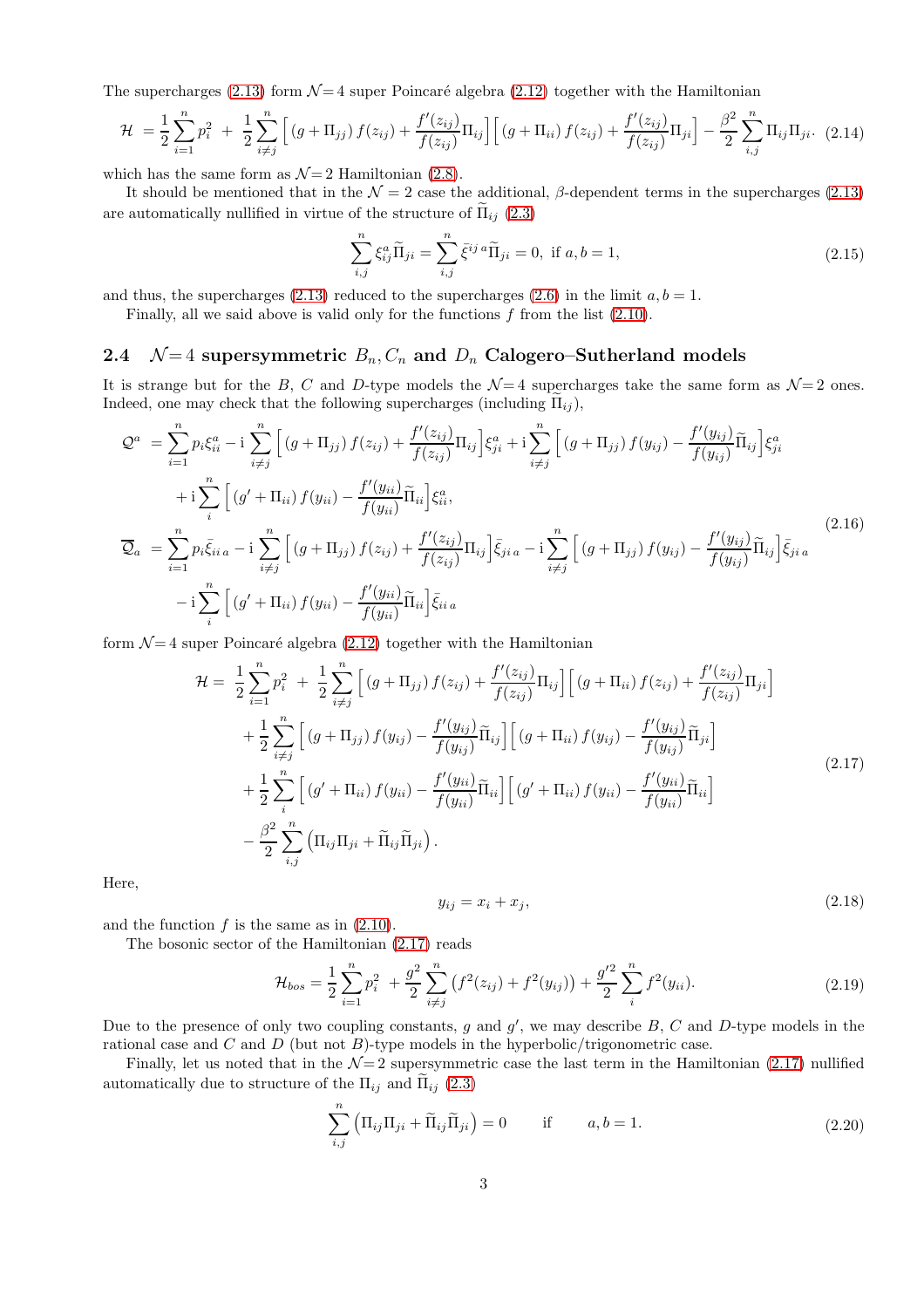#### 2.5 Towards higher supersymmetries

It is interesting to note that the supercharges [\(2.13\)](#page-2-5) obey the relations

$$
\left\{\mathcal{Q}^a, \mathcal{Q}^b\right\} = 0 \quad \text{and} \quad \left\{\overline{\mathcal{Q}}_a, \overline{\mathcal{Q}}_b\right\} = 0 \tag{2.21}
$$

for arbitrary range of the indices  $a, b$  running from one to  $\mathcal{N}/2$ . However, the anti-commutators between these supercharges have more complicated structure

<span id="page-4-4"></span>
$$
\{\mathcal{Q}_a, \overline{\mathcal{Q}}_b\} = -2i \left( \delta^a_b \mathcal{H} - \beta^2 \mathcal{V}^a_b \right),\tag{2.22}
$$

where

<span id="page-4-0"></span>
$$
\mathcal{V}_b^a = \sum_{i,j}^n \left[ \Pi_{ij} W_{ji\,b}^a + \widetilde{\Pi}_{ij} \widetilde{W}_{ji\,b}^a \right],\tag{2.23}
$$

and

$$
W_{ij\;b}^{a} = \sum_{k}^{n} \left[ \xi_{ik}^{a} \bar{\xi}_{kj\;b} + \bar{\xi}_{ik\;b} \xi_{kj}^{a} \right] \quad \text{and} \quad \widetilde{W}_{ij\;b}^{a} = \sum_{k}^{n} \left[ \xi_{ik}^{a} \bar{\xi}_{kj\;b} - \bar{\xi}_{ik\;b} \xi_{kj}^{a} \right] \,. \tag{2.24}
$$

Thus, the algebra becomes nonlinear one. Note, that for the  $\mathcal{N}=2$  supersymmetry the unique term  $\mathcal{V}_1^1=0$ , while for the  $\mathcal{N}=4$  supersymmetry we have  $\mathcal{V}_1^1=\mathcal{V}_2^2$  and  $\mathcal{V}_2^1=\mathcal{V}_1^2=0$ . Thus, in the  $\mathcal{N}=4$  case these additional terms just modified the Hamiltonian.

Finally, one should note that the purely fermionic objects  $\mathcal{V}_b^a$  [\(2.23\)](#page-4-0) are, essentially, constants, because

$$
\{\mathcal{H}, \mathcal{V}_b^a\} = 0. \tag{2.25}
$$

# 3 Euler–Calogero–Moser models

#### 3.1 Basic ingredients

The construction of the supersymmetric extension [\[5\]](#page-6-4) of the Euler–Calogero–Moser systems [\[9\]](#page-6-8) is a more economical as comparing to the supersymmetric Calogero–Sutherland systems we considered in the previous Sections. Indeed, to construct the corresponding N supercharges one needs to introduce "only"  $\mathcal{N}$   $\frac{1}{2}n(n + 1)$  fermions  $\rho_{ij}^a$ ,  $\bar{\rho}_{ij}$  a symmetric over indices  $i, j$   $\rho_{ij}^a = \rho_{ji}^a$ ,  $\bar{\rho}_{aij} = \bar{\rho}_{aji}$  and obeying the brackets

$$
\left\{\rho_{ij}^a, \bar{\rho}_{km\,b}\right\} = -\frac{i}{2} \,\delta_b^a \left(\delta_{im}\delta_{jk} + \delta_{ik}\delta_{jm}\right). \tag{3.1}
$$

The internal degrees of freedom of ECM models are encoded in the angular momenta  $\ell_{ij} = -\ell_{ji}$  with the Poisson brackets forming the  $so(n)$  algebra

$$
\{\ell_{ij}, \ell_{km}\} = \frac{1}{2} \left( \delta_{ik}\ell_{jm} + \delta_{jm}\ell_{ik} - \delta_{jk}\ell_{im} - \delta_{im}\ell_{jk} \right). \tag{3.2}
$$

Similarly to the construction of the supersymmetric Calogero–Sutherland systems, our anzats for the supercharges include the following fermionic bilinears[3](#page-4-1)

<span id="page-4-3"></span>
$$
\Pi_{ij}^{\rho} = -i \sum_{a=1}^{N/2} \sum_{k=1}^{n} (\rho_{ik}^{a} \bar{\rho}_{kj a} - \rho_{jk}^{a} \bar{\rho}_{ki a}), \quad \left(\Pi_{ij}^{\rho}\right)^{\dagger} = \Pi_{ij}^{\rho},
$$
\n
$$
\widetilde{\Pi}_{ij}^{\rho} = \sum_{a=1}^{N/2} \sum_{k=1}^{n} (\rho_{ik}^{a} \bar{\rho}_{kj a} + \rho_{jk}^{a} \bar{\rho}_{ki a}), \quad \left(\widetilde{\Pi}_{ij}^{\rho}\right)^{\dagger} = \widetilde{\Pi}_{ij}^{\rho}.
$$
\n(3.3)

Finally, one may check that the  $\mathcal N$  supercharges  $Q^a, \overline Q_b$ 

<span id="page-4-2"></span>
$$
Q^{a} = \sum_{i=1}^{n} p_{i} \rho_{ii}^{a} - \sum_{i \neq j}^{n} \frac{\left(\ell_{ij} + \Pi_{ij}^{\rho}\right) \rho_{ji}^{a}}{x_{i} - x_{j}}, \quad \overline{Q}_{a} = \sum_{i=1}^{n} p_{i} \bar{\rho}_{ii}{}_{a} - \sum_{i \neq j}^{n} \frac{\left(\ell_{ij} + \Pi_{ij}^{\rho}\right) \bar{\rho}_{ji}{}_{a}}{x_{i} - x_{j}}
$$
(3.4)

form  $\mathcal N$ -extended super Poincaré algebra [\(2.12\)](#page-2-6) [\[5\]](#page-6-4) together with the Hamiltonian

$$
H = \frac{1}{2} \sum_{i=1}^{n} p_i^2 + \frac{1}{2} \sum_{i \neq j}^{n} \frac{\left(\ell_{ij} + \Pi_{ij}^{\rho}\right)^2}{\left(x_i - x_j\right)^2}.
$$
 (3.5)

<span id="page-4-1"></span><sup>&</sup>lt;sup>3</sup>These bilinears now form an  $su(n)$  algebra [\[5\]](#page-6-4).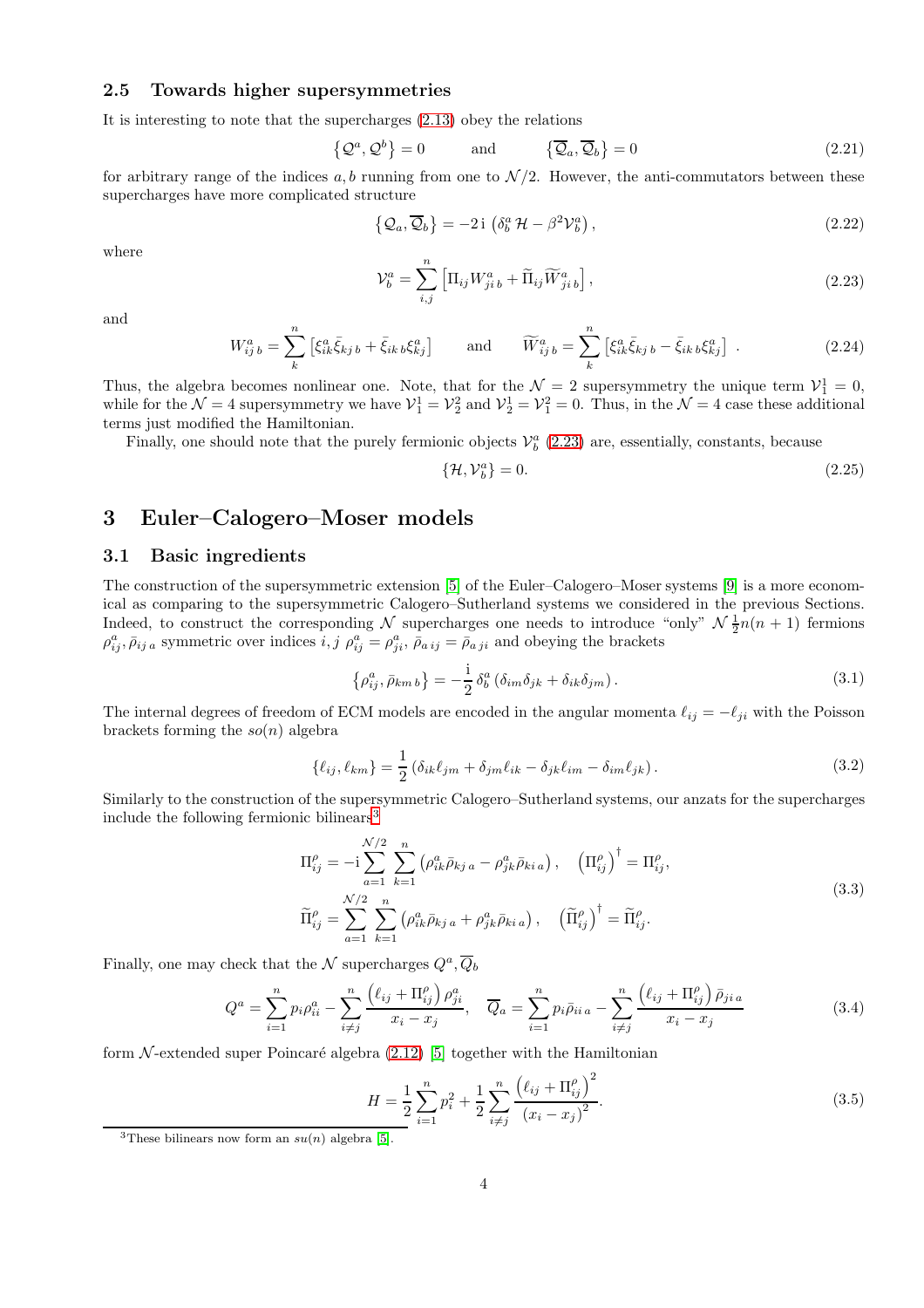#### 3.2  $\mathcal{N}=4$  supersymmetry

The construction of the supersymmetric extension of the hyperbolic/trigonometric ECM model is very similar to the case of the Calogero model. Again, we succeeded in the construction of the  $\mathcal{N}=4$  supersymmetric extensions, only. The main idea of our construction is to maximally preserve the anzatz for the supercharges [\(3.4\)](#page-4-2), i.e. we admit the appearance of the three-linear fermionic terms in the supercharges only through the bilinears [\(3.3\)](#page-4-3). Thus, our anzatz for the supercharges reads

<span id="page-5-0"></span>
$$
\mathcal{Q}^{a} = \sum_{i=1}^{n} p_{i} \rho_{ii}^{a} - \sum_{i \neq j}^{n} \left( f(z_{ij}) \ell_{ij} - \frac{f'(z_{ij})}{f(z_{ij})} \Pi_{ij}^{\rho} - i \beta \widetilde{\Pi}_{ij}^{\rho} \right) \rho_{ji}^{a},
$$
  

$$
\overline{\mathcal{Q}}_{a} = \sum_{i=1}^{n} p_{i} \overline{\rho}_{ii} a - \sum_{i \neq j}^{n} \left( f(z_{ij}) \ell_{ij} - \frac{f'(z_{ij})}{f(z_{ij})} \Pi_{ij}^{\rho} + i \beta \widetilde{\Pi}_{ij}^{\rho} \right) \overline{\rho}_{ji} a, .
$$
\n(3.6)

Here, the function  $f(z_{ij})$  and the parameter  $\alpha$  are defined in the list [\(2.10\)](#page-2-7).

In the rational case  $f(z_{ij}) = 1/z_{ij}$ ,  $\beta = 0$  the supercharges [\(3.6\)](#page-5-0) form N-extended superalgebra [\(2.12\)](#page-2-6) for the indices  $a, b = 1, \ldots \mathcal{N}/2$ . However, one may easily check that for the two other choices of  $f(z_{ij}), \beta$  in [\(2.10\)](#page-2-7), the supercharges [\(2.11\)](#page-2-4) form only the  $\mathcal{N}=4$  superalgebra [\(2.12\)](#page-2-6) together with the Hamiltonian

$$
H = \frac{1}{2} \sum_{i=1}^{n} p_i^2 + \frac{1}{2} \sum_{i \neq j}^{n} \left[ \left( f(z_{ij}) \ell_{ij} - \frac{f'(z_{ij})}{f(z_{ij})} \Pi_{ij}^{\rho} \right)^2 + \beta^2 \Pi_{ij}^{\rho} \Pi_{ji}^{\rho} \right] . \tag{3.7}
$$

## 4 Conclusions

In this paper we constructed  $\mathcal{N}=4$  supersymmetric extensions of the Calogero–Sutherland models associated with the classical  $A_n, B_n, C_n$  and  $D_n$  series. The guiding principle was the structure of the supercharges in which the fermion-cube terms are all built from fermionic bilinears [\(2.3\)](#page-1-1) spanning an  $s(u(n) \oplus u(n))$  algebra. We also described  $\mathcal{N}=4$  supersymmetric extensions of the trigonometric/hyperbolic cousins of the Euler–Calogero–Moser system.

In contrast with the rational Calogero–Moser and/or Euler–Calogero–Moser system admitting an arbitrary number of supersymmetries [\[4,](#page-6-3) [5,](#page-6-4) [6\]](#page-6-5), their trigonometric/hyperbolic versions can so far be supersymmetrized up to the  $\mathcal{N}=4$  cases only. If we try to construct the additional supercharges, they will span a soft variant of the super Poincaré algebra with purely fermionic conserved R-charges in the commutator of  $\mathcal{Q}^a$  with  $\overline{\mathcal{Q}}_b$  [\(2.22\)](#page-4-4). It will be interesting to understand the nature of these R-charges and their algebra in more detail.

For a further development, one of the key questions is the possible integrability or even super-integrability of the constructed systems. It seems there is no serious problem with the  $L - A$  pairs, which mostly mimic the pairs from the bosonic case. However, the unusually large number of fermions complicates the situation. It should be noted that the Hamiltonians contain the fermions only through the bilinears. Thus, the "efficient" number of the degrees of freedom seems to be smaller that the "naive" number of degrees of freedom. A qualitative example of such a situation is provided by the Euler–Calogero–Moser models [\[9\]](#page-6-8), where the internal degrees of freedom are encoded in currents spanning an  $so(n)$  algebra. We will consider the integrability properties of the constructed supersymmetric systems elsewhere.

### Acknowledgements

We thank Anton Sutulin for valuable discussions. This work was supported by the RFBF-DFG grant No 20-52- 12003.